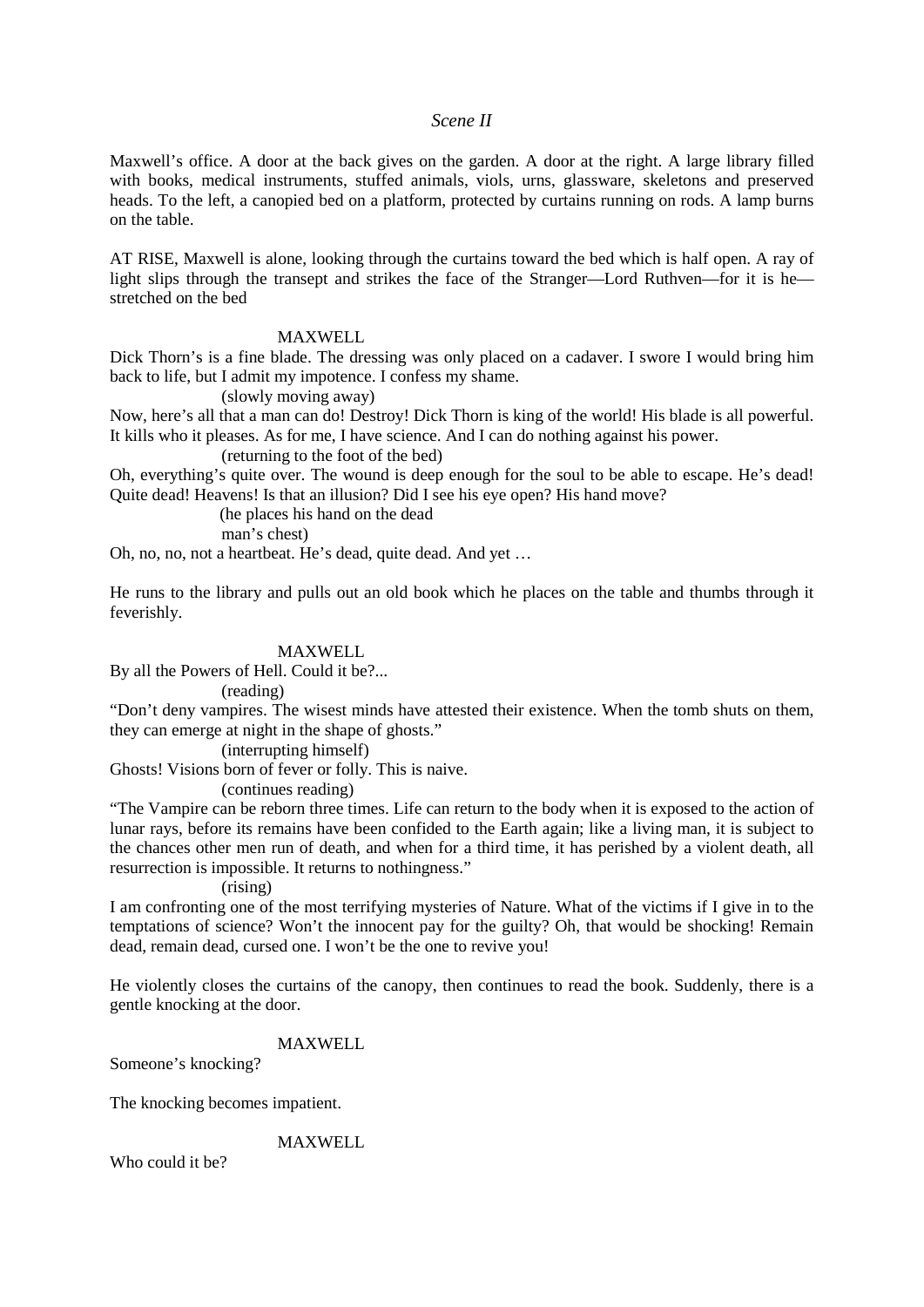After making certain the curtains are quite shut, he goes to the door and opens it. It is Reginald.

REGINALD

It's me, Reginald!

MAXWELL You, Reginald, at this hour?

REGINALD

Yes. Are you alone?

MAXWELL (after casting a glance at the bed) Alone, yes, I'm alone!

REGINALD (turning towards the outside) In that case, come in!

Anna enters dressed in a long mantle with a capuchin domino.

## MAXWELL

What does this mean?

ANNA (removing the hood)

It's me, Maxwell!

Reginald shuts the door behind her.

MAXWELL

Anna! You here, at my place, at night!

ANNA Yes. Tomorrow would have been too late.

# MAXWELL

Why?

# ANNA

I wanted to warn you, to beg you… I've come to tell you that I love you, but my father rules my destiny. He doesn't intend to give me to you. Please don't take arms against him...

# MAXWELL

I hear you, and yet, I'm afraid of misunderstanding. The hope he let me glimpse…?

#### ANNA

You've got to renounce it.

# MAXWELL

But just this evening…

### ANNA

Earlier this evening, my father was merely Sir William Clifford, Baronet. But the title and fortune of the old Lord Ruthven will now come to him, and…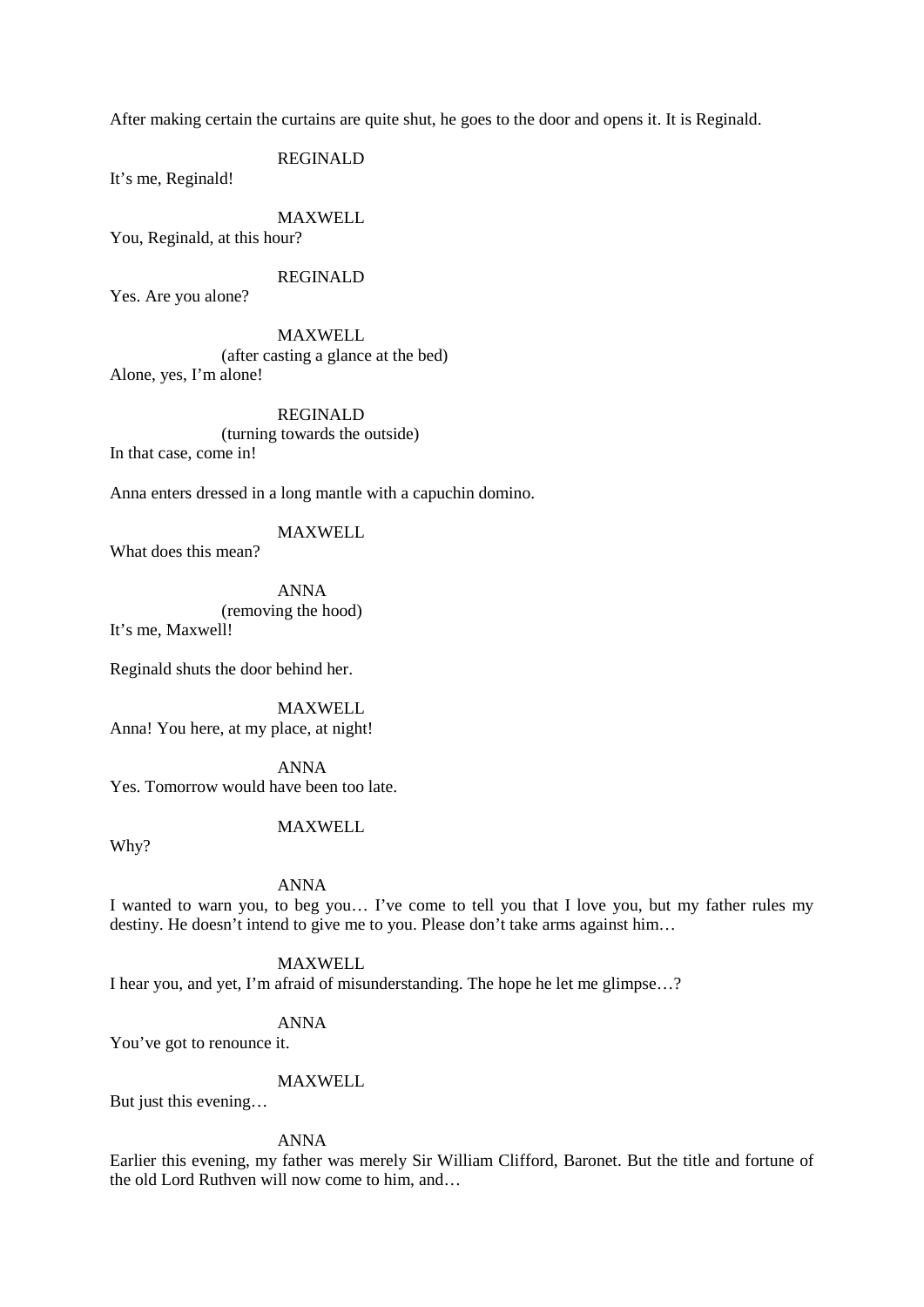#### MAXWELL

He wasn't so confident yesterday.

# REGINALD

He'd been told a legitimate heir existed.

# MAXWELL

I see.

## REGINALD

But now, Sir William is quite certain that this heir no longer lives and, in that case…

### MAXWELL

In that case, there is an unbridgeable gap between us. I am poor because I've devoted my life to science, and my science to relieving the suffering of the poor. So it is madness for me to pretend to such an alliance.

## REGINALD

My friend!

MAXWELL

Worse still, he will give Anna to someone else.

ANNA

No! Never!

# MAXWELL

Oh, yes. He will command and you will have no choice but obey, and marry the one he's chosen for you.

ANNA

Maxwell, it seemed to me that my voice would soften the bitterness of his refusal. I was mistaken. If you lack courage, who will give me some?

MAXWELL

Anna! I am really suffering…

ANNA

#### MAXWELL

But you won't have either the will or the strength to fight back. And to know that, one day, I may see you in the arms of a rival…

Maxwell…

MAXWELL

ANNA

An odious rival!

Me, too!

REGINALD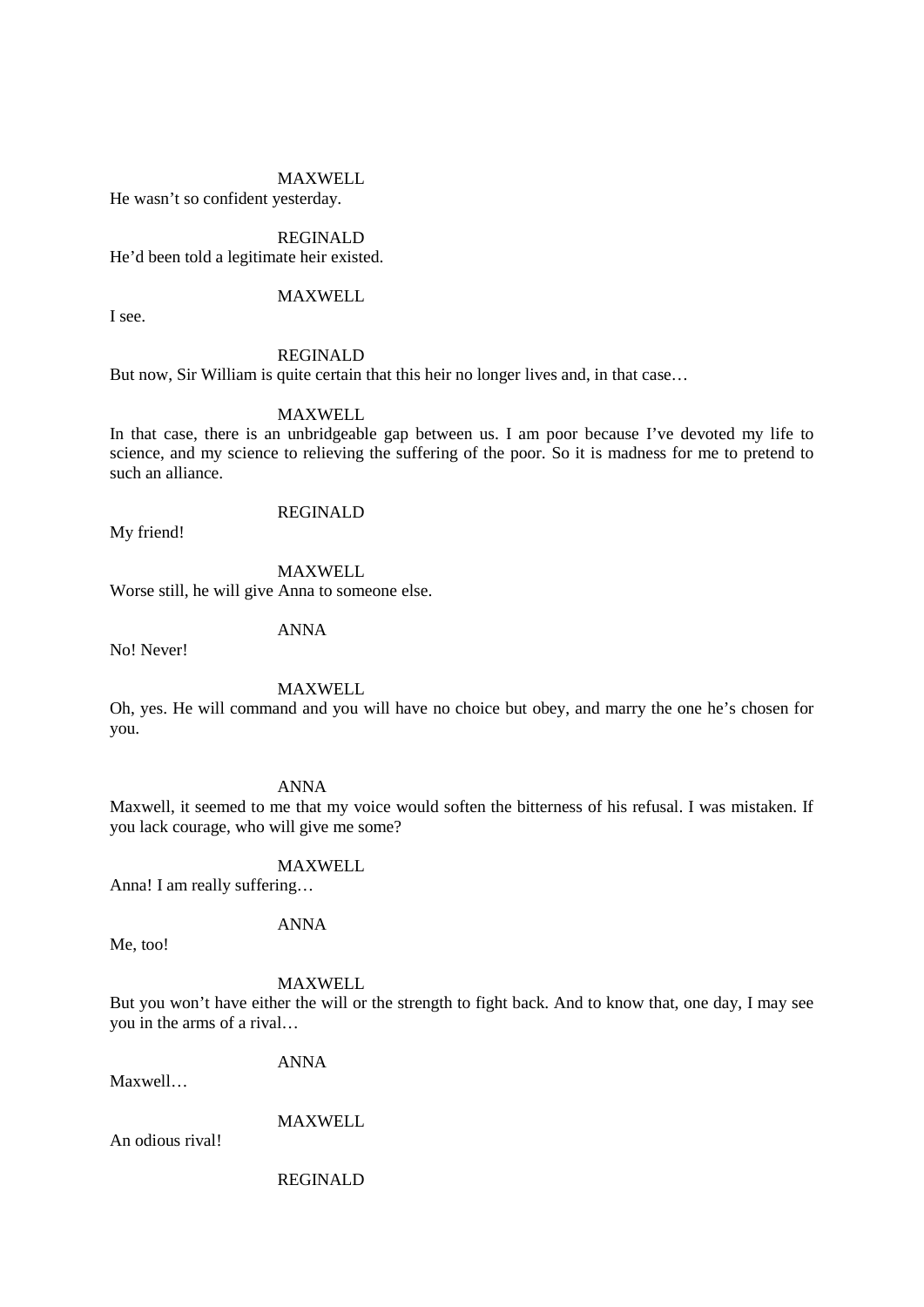Why would you have to see her like that?

MAXWELL

What do you mean?

# REGINALD

What's forcing you to dwell is this country where life is so painful and sad for you?

MAXWELL

I…

#### REGINALD

No question Anna will marry someday. But you could choose to be unaware of it, if by a voluntary exile—

## MAXWELL

Voluntary exile! Tell me that idea doesn't come from you. You're in love with my sister. You know she'd follow me anywhere.

REGINALD

Maxwell!

# MAXWELL

I tell you, this idea didn't come from you. I smell the hand of proud Sir William… Insolent plebeian, I dared pretend to the hand of his daughter. So much audacity merits punishment. A refusal is not enough. He must drive me out!

#### REGINALD

Maxwell, you're becoming obsessed!

## MAXWELL

Swear to me. Swear to me, both of you, that I'm wrong… Ah! You keep silent! So, I guessed right, didn't I?

#### ANNA

Yes, Maxwell, it is true. My father is cruel. He very much wishes you ill. He insists on your departure. I curse fate, but I cannot curse him, for he's my father, Maxwell—my father.

#### REGINALD

What's your decision, Maxwell?

### MAXWELL

I don't know. Can I make a decision like this so fast? Can I tear my love from my heart? Is that what you came to ask of me, Anna?

ANNA

No!

MAXWELL Good, for I would be unable to obey you.

# ANNA

And yet, perhaps you should.

# MAXWELL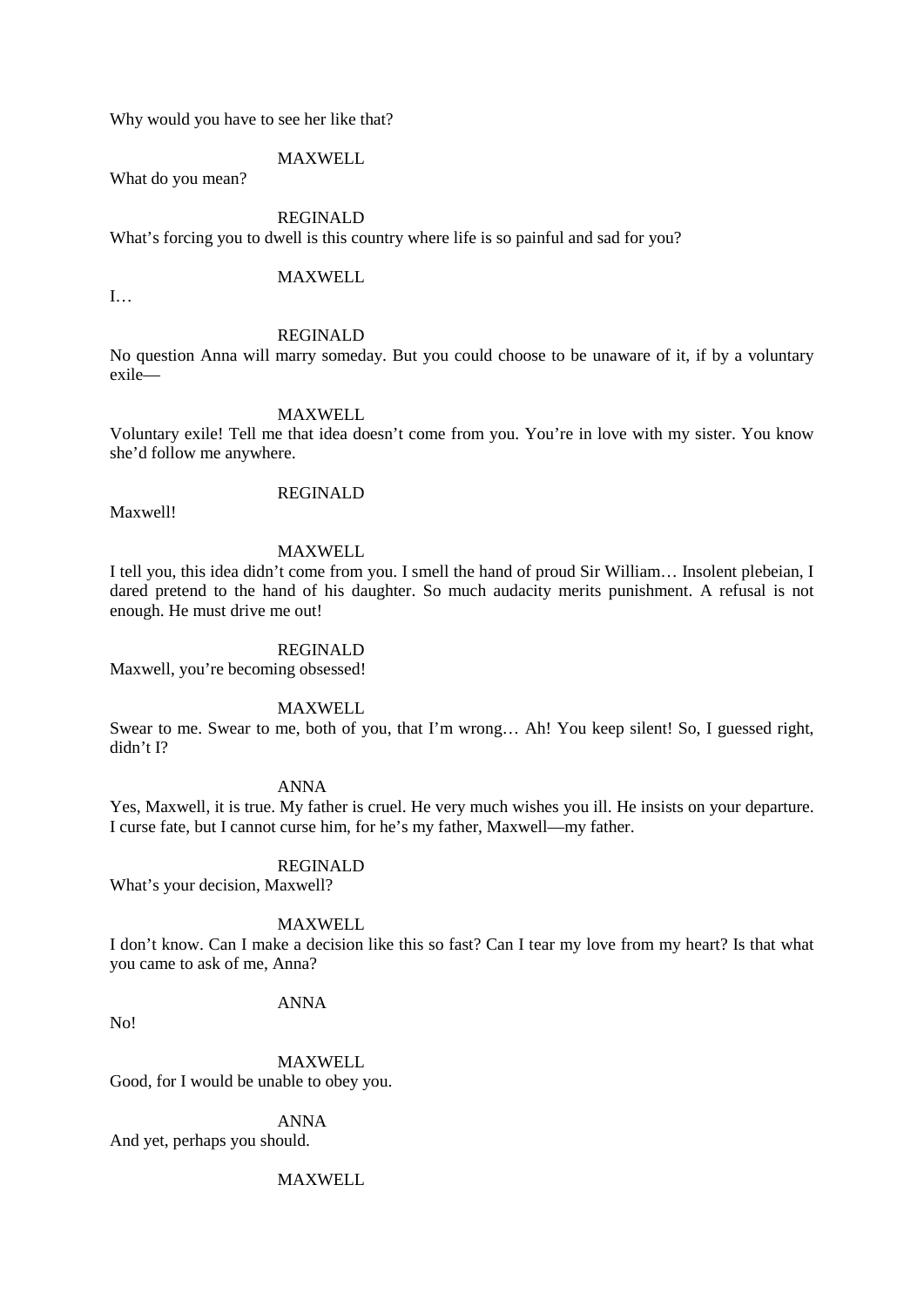To forget you? Oh, that's beyond your power. Don't ask the impossible of me.

### ANNA

Whatever may happen, I have the right to tell you that I love you. I say it without blushing. Goodbye, Maxwell. I'm not telling you to leave, but the sight of you deprives me of the courage that I need. Spare me the spectacle of your suffering.

## MAXWELL

I will obey you.

ANNA Thank you. Goodbye. I love you. I will love you forever.

Maxwell kisses her hands. Anna gently disengages herself.

REGINALD

Courage, Maxwell.

## MAXWELL

Don't worry, I'll be brave.

Anna puts on her cloak, and offers her hand to Maxwell who kisses it. Maxwell shakes hands with Reginald. Then, they leave. Maxwell throws himself in an armchair.

# MAXWELL

Why should I hesitate?

He pulls back the curtain and lets the moonlight bathe the body of Lord Ruthven.

#### MAXWELL

Ah, I am poor and obscure. Well, Sir William, I am going to prove to you that, from the depth of my poverty and obscurity, my vengeance can dazzle even someone as powerful as you. Come to life, mysterious creature, who can repay me with the blood of men. Fear not! I will be near you. And I won't allow you to revert to nothingness, even after you've made the ones who've done so much ill to me expiate their crimes.

At this moment, the corpse moves its head and raises it.

# MAXWELL

So the legends didn't lie…

#### MAXWELL (cont'd)

The soul seeks to resume its place. Life is flowing again in those icy veins. I am the equal of God, for I have created a new man. Bad luck—bad luck to the one who first falls beneath your glance.

Lord Ruthven rises on the bed and looks around confusedly. Suddenly, Fanny appears in the doorway.

#### FANNY

You're still awake?

Maxwell turns and sees his sister.

### MAXWELL

Ah!

He rushes toward her to prevent her from entering.